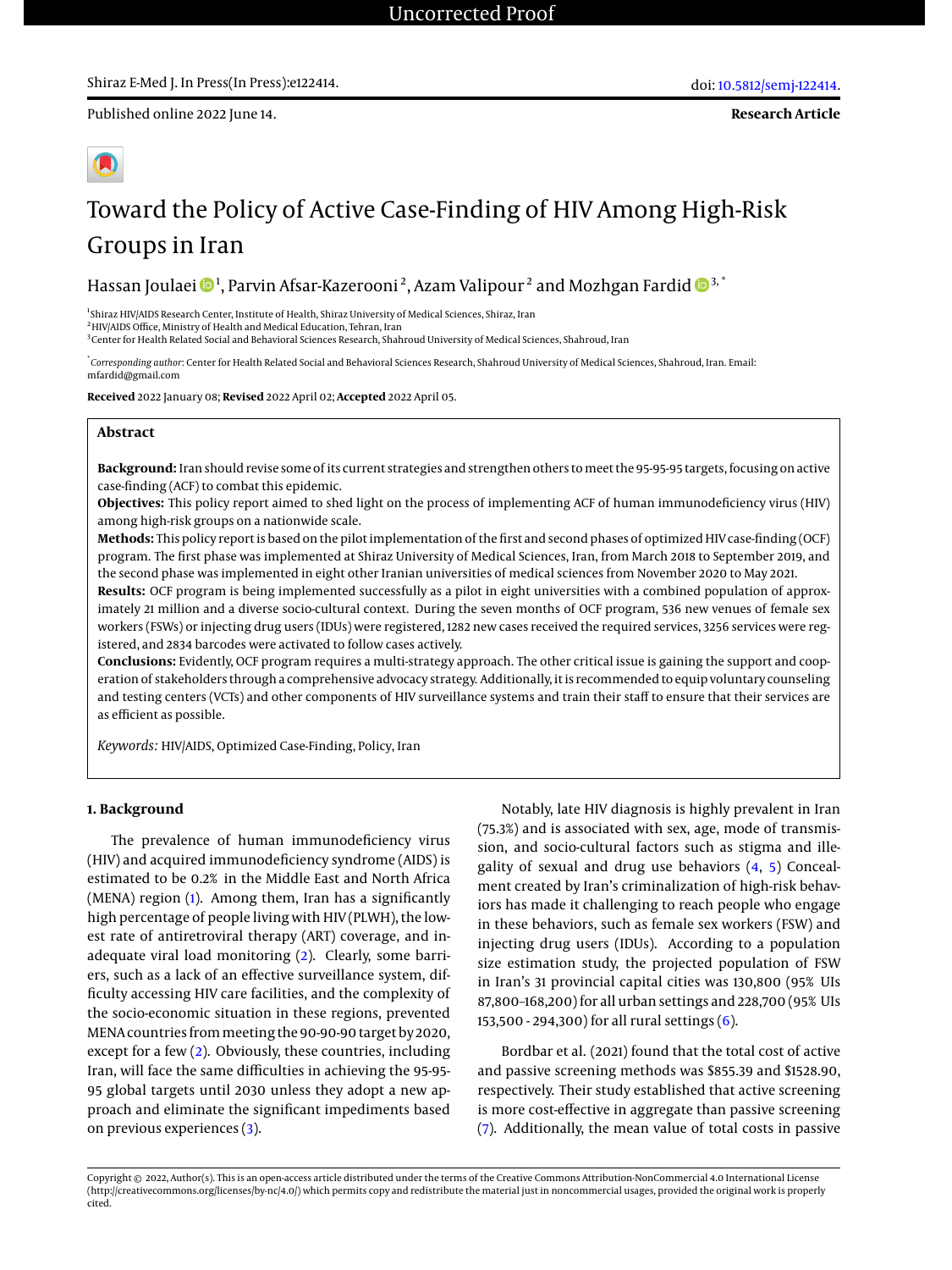screening method was greater than the active screening method. Moreover, Keshtkaran et al. (2012) observed that the costs of intervention (excluding non-IDUs) were less (\$204,297.7) than those of non-intervention (\$13,942,756.8) [\(8\)](#page-5-7).

Several HIV service providers have begun to offer more frequent screening to a number of men who have sex with men (MSM) once every three or six months. Early HIV care and adherence to ART prolong life and reduce the risk of HIV transmission  $(9, 10)$  $(9, 10)$  $(9, 10)$ . Due to the ease with which rapid HIV tests can be obtained, many infections can be detected earlier in the acute stage of infection [\(11\)](#page-5-10) However, HIV casefinding is mainly passive in Iran based on the national strategic plan. This means that suspected high-risk cases can self-refer to voluntary counseling and testing centers (VCTs); otherwise, healthcare units do not have an active screening program [\(12\)](#page-5-11).

Noticeably, since 2016, optimized HIV case-finding (OCF) has been introduced and implemented in Ukraine as an effective strategy for developing active case finding (ACF) in drug users. OCF is a case-finding strategy based on respondent-driven sampling, targeting high-risk individuals and their partners. The first step in this approach is to identify as many cases and their partners as possible and provide them with an identification code or coupon to be attached to healthcare units or teams [\(13\)](#page-5-12). According to the Ukrainian method, when combined with Directly Assisted HIV self-testing (DATS), this strategy has a synergistic effect.

#### **2. Objectives**

As a result of the preceding evidence and international experiences, Iran should revise some of its current strategies and strengthen others, focusing on ACF to combat this epidemic. Accordingly, this policy report aimed to shed light on the process of implementing ACF of HIV among high-risk groups in Iran on a nationwide scale.

#### **3. Methods**

This policy report is based on the experiences gained during the pilot implementation of first and second phases of OCF program in Iran. From March 2018 to September 2019, the first phase of the OCF program was successfully implemented in Fars, Iran's fourth most populous province. From November 2020 to May 2021, the second phase of the OCF program expanded coverage to the covered population of eight Iranian universities of medical sciences, including Shiraz, Tehran, Shahid Beheshti, Iran, Alborz, Iranshahr, Abadan, and Chabahar. The OCF program targeted all FSWs and intravenous drug users

(IDUs) living in formal or informal settings or on the streets in Iran. The objectives of OCF in this pilot were as follows: (1) to realize more than 95% of high-risk groups' undercover population venues; (2) to educate more than 95% of those who work in recognized venues; (3) to identify HIV status in more than 95% of high-risk groups at the venues; (4) to provide healthcare to more than 95% of HIV+ individuals identified; (5) to cover the harm reduction program for more than 95% of HIV+ people identified; (6) to assess the prevalence of sexually transmitted infections (STIs) among more than 95% of high-risk groups in the venues; and (7)to register the details of over 95% of highrisk groups in venues.

The second pilot phase was designed to eliminate trial and error during the program's national implementation. The following steps were taken to conduct the second phase of the OCF program.

#### *3.1. Software Preparedness*

A web-based application termed PAS was developed to collect and report on-site data from the target population (PAS is the Persian abbreviation for the software's name, which translates as 'monitoring of healthcare services to hard-to-reach groups').

PAS has the following general characteristics: (1) it provides a foundation for assigning unique identifiers to clients; (2) it electronically inserts services provided at hard-to-reach centers; (3) it monitors and evaluates the provided services; (4) it records the time and place of service in environmental units; (5) it operates data in the referral and follow-up of positive primary cases; (6) it operates data in the referral and follow-up of other cases; (7) it extracts periodic reports for specific geographic areas; (8)it transmits warning messages to ensure service continuity; and (9) it provides analyses and charts based on program indicators.

[Table 1](#page-2-0) presents the organizational access level to PAS.

#### *3.2. Staff Preparedness*

This phase includes training health care professionals who would be involved in the pilot and the mobile team member. To prepare the executive staff, all principals of HIV/AIDS surveillance offices at piloted universities and their county and district counterparts, as well as members of mobile teams, were invited to attend a three-day workshop. The objective of the workshop was to familiarize participants with the pilot plan's significance and implementation process, geographical mapping method, use of prepared software, and plan monitoring and evaluation (M&E).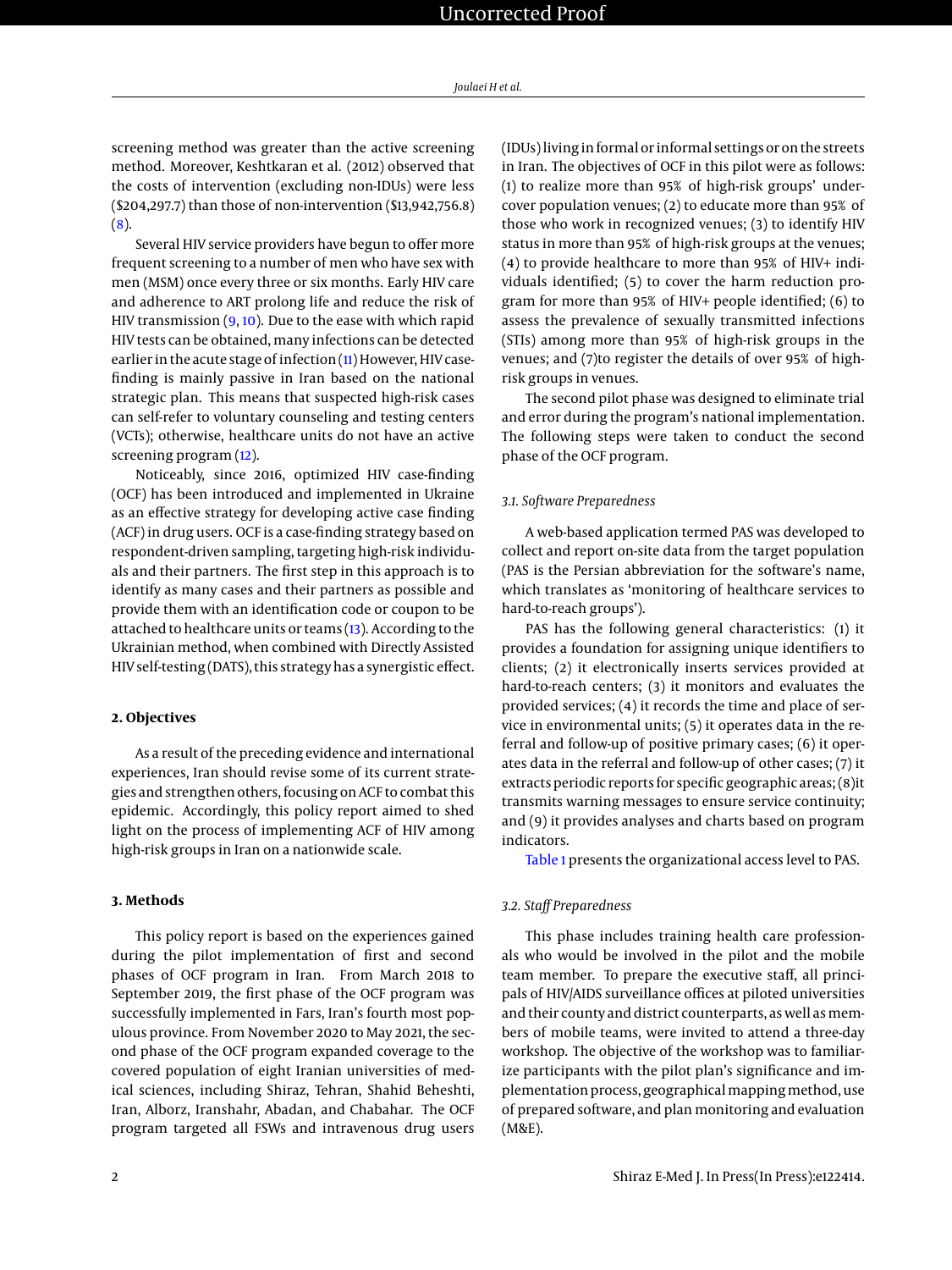<span id="page-2-0"></span>

| Level                   | Organizational level                                                | Types of possible units at each level                                                                                        | Events at each level                                                                                                        |  |
|-------------------------|---------------------------------------------------------------------|------------------------------------------------------------------------------------------------------------------------------|-----------------------------------------------------------------------------------------------------------------------------|--|
| 1                       | Office of AIDS control in Communicable Disease<br>Management Center | Central Bureau                                                                                                               | Information analysis and appropriate managerial<br>measure                                                                  |  |
| $\overline{2}$          | <b>University of Medical Sciences</b>                               | Provincial Health Center                                                                                                     | Information analysis and appropriate managerial<br>measure                                                                  |  |
| 3                       | Health Center of County                                             | Health Center of County                                                                                                      | Information analysis and appropriate managerial<br>measure                                                                  |  |
| $\overline{\mathbf{4}}$ | Behavioral Disease Counseling Center                                | Behavioral Disease Counseling Center                                                                                         | Receiving referrals from hot spots,<br>environmental units, and service centers                                             |  |
| 5.                      | Service providing centers                                           | Drop-in center; Vulnerable Women's Counseling<br>Center; Behavioral Disease Counseling Center                                | Receiving referrals from hot spots and<br>environmental units                                                               |  |
| 6                       | The most peripheral unit of service                                 | Hot spots; drop-in centers; Vulnerable Women's<br>Counseling Center; Health resorts;<br>Comprehensive Health Service Centers | Inserting the client information; Inserting the<br>peripheral service information (screening,<br>prevention, and follow-up) |  |

#### *3.3. Financing and Logistics*

In this regard, the Ministry of Health and Medical Education (MOHME), in collaboration with the World Health Organization (WHO), sponsored the funds to cover the costs of all necessary software and hardware, including tablets for on-site data collection by mobile teams, consumables, such as diagnostic kits, and finally, payment of lecturers' honoraria.

#### *3.4. Mapping Venues*

This phase entails mapping venues frequented by highrisk groups, such as FSWs and IDUs. Geographical mapping is a technique for estimating population size and identifying hotspots and times for target groups. It is used to determine the location of gatherings and the population size of high-risk groups (geographical mapping). This method allows for direct estimation of the size of high-risk populations, gathering places, and hot spot congestion to plan for local and even national programs and plans, and then for the provision of appropriate services based on the type of prevailing behavior in each region.

The pilot plan identified hotspots in three stages according to the size and population of cities, as follows: (1) identifying the primary locations of FSWs in large urban areas using a city map; (2) identifying high-risk areas within the local areas of large cities such as Tehran or Shiraz; and (3) amassing information on hot spots within the specified area from earlier stages.

Finally, key informants and stakeholders compiled a list of hot spots, which included FSWs and other informants, as well as providing features and specifications for hot spots (where the hot spots are located in the city; how these hot spots are accessible; how the hot spot security is). At this point, the map was complete, and the areas were fully segmented. Two separate group discussions were

held to elicit information from these individuals and compile a list of hot spots: one with a group of FSWs (based on their species diversity) and another with additional informants not included in the FSW group. At least 12 interviews with key informants from four distinct sources were recommended, including public sector managers and experts, non-public sector managers and experts, the target group [FSWs in various fields], and researchers or professionals working with FSWs.

#### **4. Results**

The first and second phases of OCF program successfully reached the target population. The most significant outcome of these phases was that the health system had adequate capacity for nationwide expansion. The results of implementing the second phase are summarized in [Ta](#page-3-0)[ble 2.](#page-3-0) Additionally, it has made significant contributions to HIV management and control, including identifying active hot spots, issuing an anonymous card with a unique barcode to new cases for further follow-up, ensuring the target population's continuity of screening and care, improving follow-up of reactive diagnostic cases, and establishing monitoring and evaluation (M&E) of the OCF program.

#### **5. Discussion**

The OCF program with an active screening strategy has the potential to be scaled up to the entire country, as this pilot plan is being implemented in eight universities with a combined population of approximately 21 million people and diverse socio-cultural contexts. The following sections discuss the proposed steps and strategies.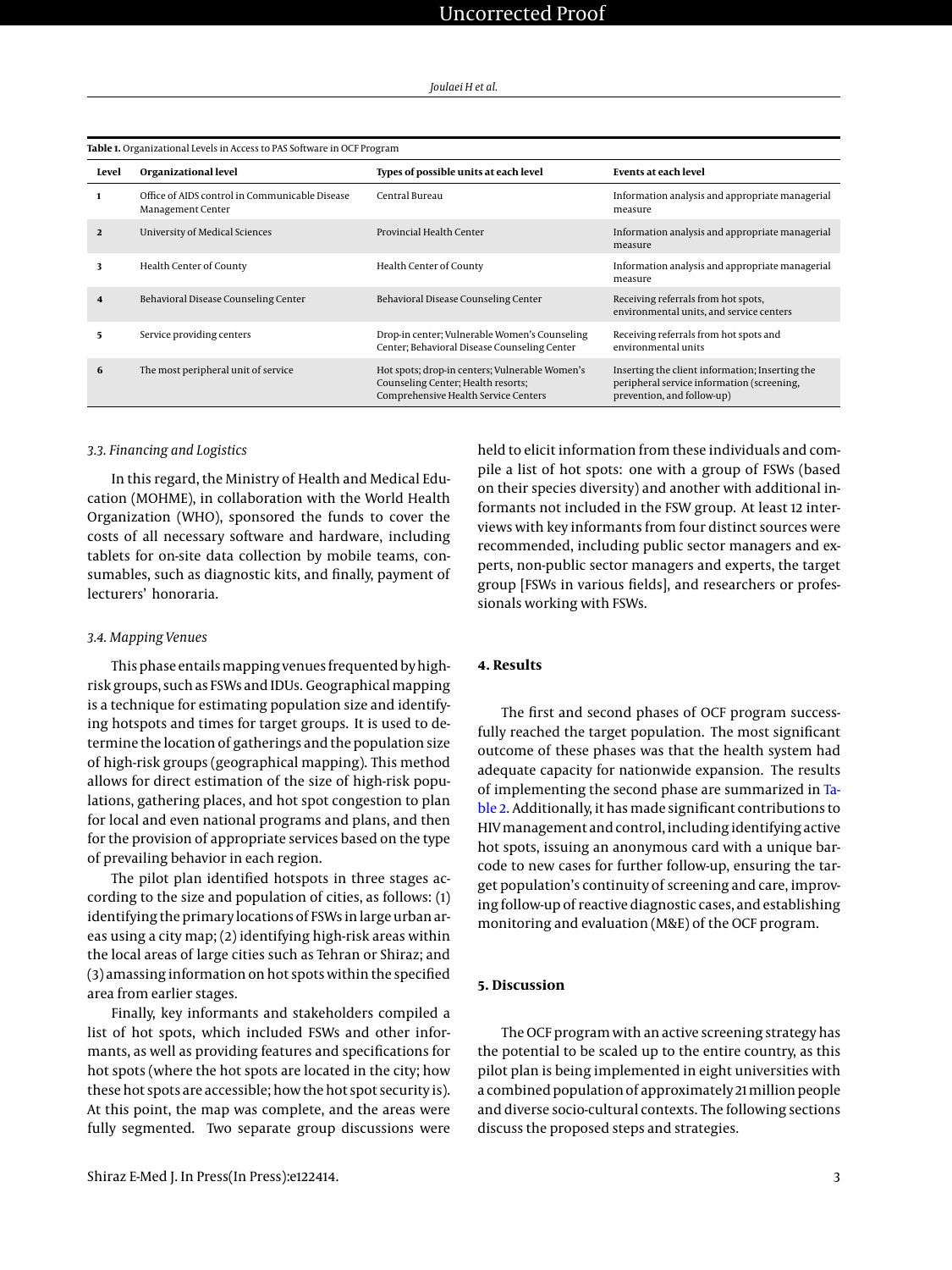<span id="page-3-0"></span>

| Table 2. The Results of Implementing the Second Phase of OCF Program |                              |                                                                      |                                         |                                     |  |
|----------------------------------------------------------------------|------------------------------|----------------------------------------------------------------------|-----------------------------------------|-------------------------------------|--|
| <b>Pilot Universities</b>                                            | <b>New Registered Venues</b> | <b>Number of New Cases Receiving</b><br>Services Total (Male/Female) | <b>Registered Services During Pilot</b> | <b>Number of Activated Barcodes</b> |  |
| Chabahr                                                              | 23                           | 27(17/10)                                                            | 58                                      | 63                                  |  |
| Abadan                                                               | 72                           | 201(126/75)                                                          | 1569                                    | 302                                 |  |
| Iran                                                                 | 21                           | 73(64/9)                                                             | 74                                      | 170                                 |  |
| <b>Tehran</b>                                                        | 57                           | 262 (190/72)                                                         | 346                                     | 1086                                |  |
| Shahid Beheshti                                                      | 74                           | 116(72/44)                                                           | 121                                     | 41                                  |  |
| Shiraz                                                               | 185                          | 359 (172/187)                                                        | 628                                     | 834                                 |  |
| Iranshahr                                                            | 49                           | 139 (0/139)                                                          | 272                                     | 233                                 |  |
| <b>Alborz</b>                                                        | 55                           | 105(48/57)                                                           | 188                                     | 105                                 |  |
| <b>Total</b>                                                         | 536                          | 1282 (689/593)                                                       | 3256                                    | 2834                                |  |

#### *5.1. Advocacy Plan to Attract Stakeholder's Support and Cooperation*

Given Iran's diverse socio-cultural context, implementing HIV/AIDS ACF among FSWs or IDUs is challenging. It is necessary to enlist the participation of all stakeholders, including religious leaders, politicians, judiciary officials, community leaders, and non-governmental organizations, to achieve consensus on this sensitive and hidden issue. Achievable goals would include developing an advocacy strategy, conducting a stakeholder analysis, defining roles for each stakeholder, forming a coalition, engaging the media, and sketching a road map  $(14)$ . Thus, the first step toward extrapolating this plan to the entire country, developing an advocacy strategy, and forming a coalition is necessary.

#### *5.2. Preparedness*

Along with the socio-political context, OCF requires the provision of prerequisites such as human resources, software, and hardware. As with the pilot plan, all executive staff at the meso- and micro-levels of HIV/AIDS surveillance and healthcare in the entire country should be trained to become more involved prior to the program initiation. Additionally, as pilot phases approve, existing mobile teams and voluntary counseling and testing (VCT) centers can be assigned to geographical mapping and case-finding throughout all identified high-risk behavior venues, eliminating the need to hire additional staff to run this program throughout the country. Furthermore, the PAS platform was debugged and approved during the pilot's second phase and is now available for nationwide data collection and reporting. Finally, as mentioned in the method, the mobile teams were equipped with only an electronic tablet for data entry, suggesting that a nationwide expansion of the program would not require as much funding to establish new teams and their equipment.

Overall, as we learned from the pilot, extending this project to the entire country will require improving the efficiency of the existing system and a slight increase in financial and other resources. [Figure 1](#page-4-0) depicts the flow diagram for the ACF process based on the OCF program.

#### *5.3. Multi-intervention Approach*

A single intervention should be phased out in favor of a multi-intervention strategy to achieve the 95-95-95 target. This means that relying solely on active screening via mobile teams is insufficient. Evidently, most high-risk behaviors, particularly sex work in Iran, are illegal and concealed [\(5\)](#page-5-4). Thus, identifying 95% of HIV cases through a single intervention, i.e., ACF in identified hot spots, would not be promising. International evidence indicates that providerinitiated HIV testing and counseling (PITC) and mother-tochild transmission prevention (PMTCT) are two highly effective population-based interventions for case-finding [\(12,](#page-5-11) [15\)](#page-5-14). These interventions are included in Iran's fifth national strategic plan for HIV prevention  $(7, 16)$  $(7, 16)$  $(7, 16)$ , but they should be strengthened. Iran's invaluable health network system effectively enables health policymakers to improve PITC and PMTCT [\(17\)](#page-6-1).

The other intervention that should be combined with the preceding one is increasing the general population's health literacy regarding HIV/AIDS prevention, emphasizing at-risk and high-risk groups. According to previous studies, Iranians of all social classes lacked sufficient knowledge about HIV/AIDS prevention [\(18,](#page-6-2) [19\)](#page-6-3). Unfortunately, socio-cultural factors are the primary impediments to communicating with people in Iran about HIV transmission routes and prevention [\(16\)](#page-6-0). As mentioned, it is recommended that this issue be addressed through an advocacy strategy.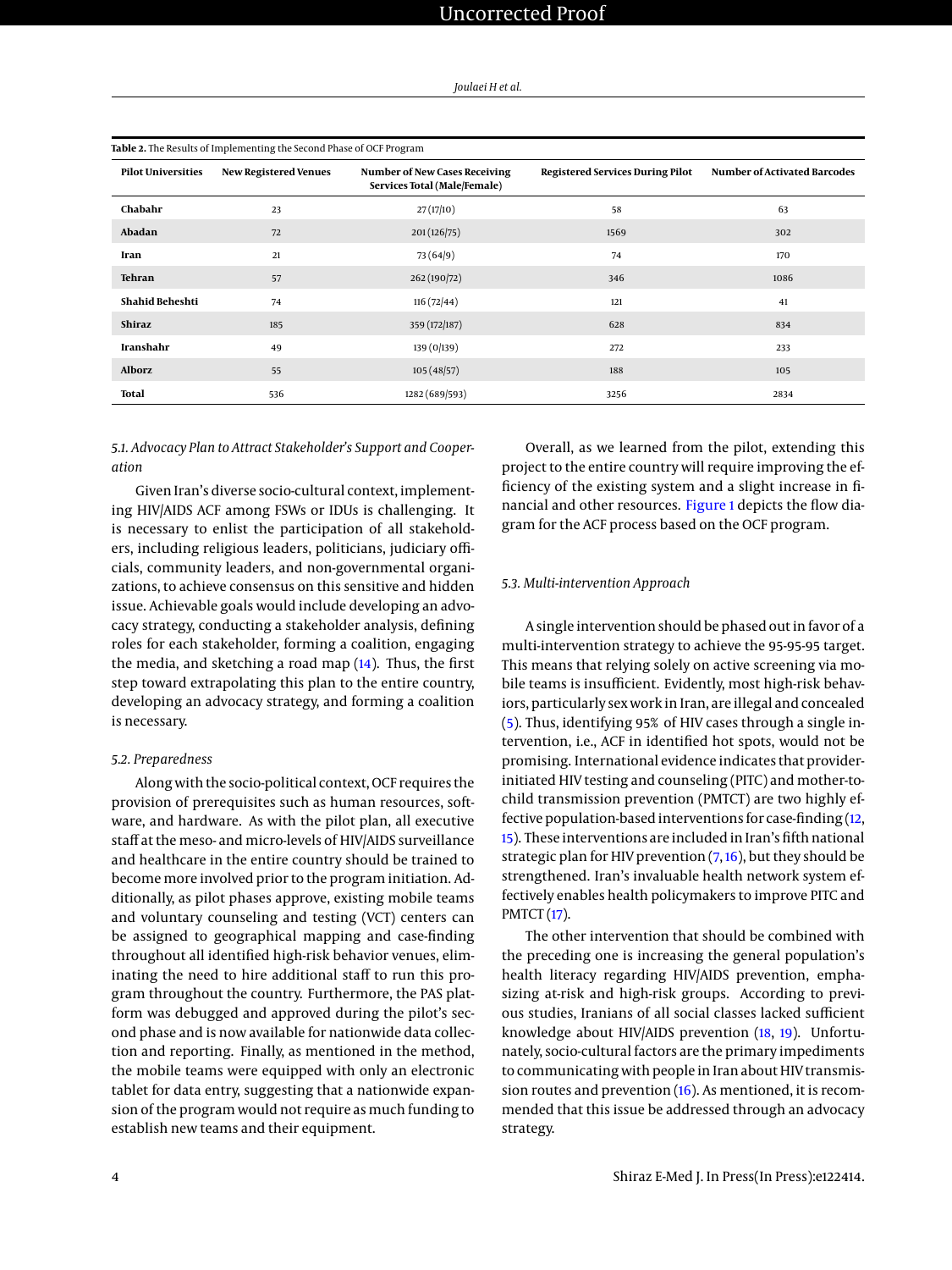## Uncorrected Proof



<span id="page-4-0"></span>

#### *5.4. Monitoring and Evaluation*

Regardless of the domain or nature of the program, the M&E plan is a required component. The project's M&E system was designed and implemented during the pilot phase. This plan established supervisors at the national and sub-national levels and reporting systems, forms, and a feedback loop [\(Figure 2\)](#page-5-15).

### *5.5. Conclusions*

Evidently, OCF requires a multi-strategy approach, and ACF alone cannot guarantee this goal. Thus, current strategies such as increasing general population health literacy and PITC must be strengthened. The other critical issue is gaining the support and cooperation of stakeholders through a comprehensive advocacy strategy. Additionally,

it is recommended to equip VCT centers and other components of HIV surveillance systems, as well as train and motivate their staff to ensure that their services are as efficient as possible. Finally, it is also essential to establish an inclusive M&E system based on the lessons learned during the pilot phase.

### **Footnotes**

**Authors' Contribution:** HJ and MF designed the study and made critical revisions; AK, AV, and HJ collected data and performed data analysis; HJ and MF wrote the paper.

**Conflict of Interests:** The authors declare no conflict of interest in any aspect of the pilots used to prepare the report.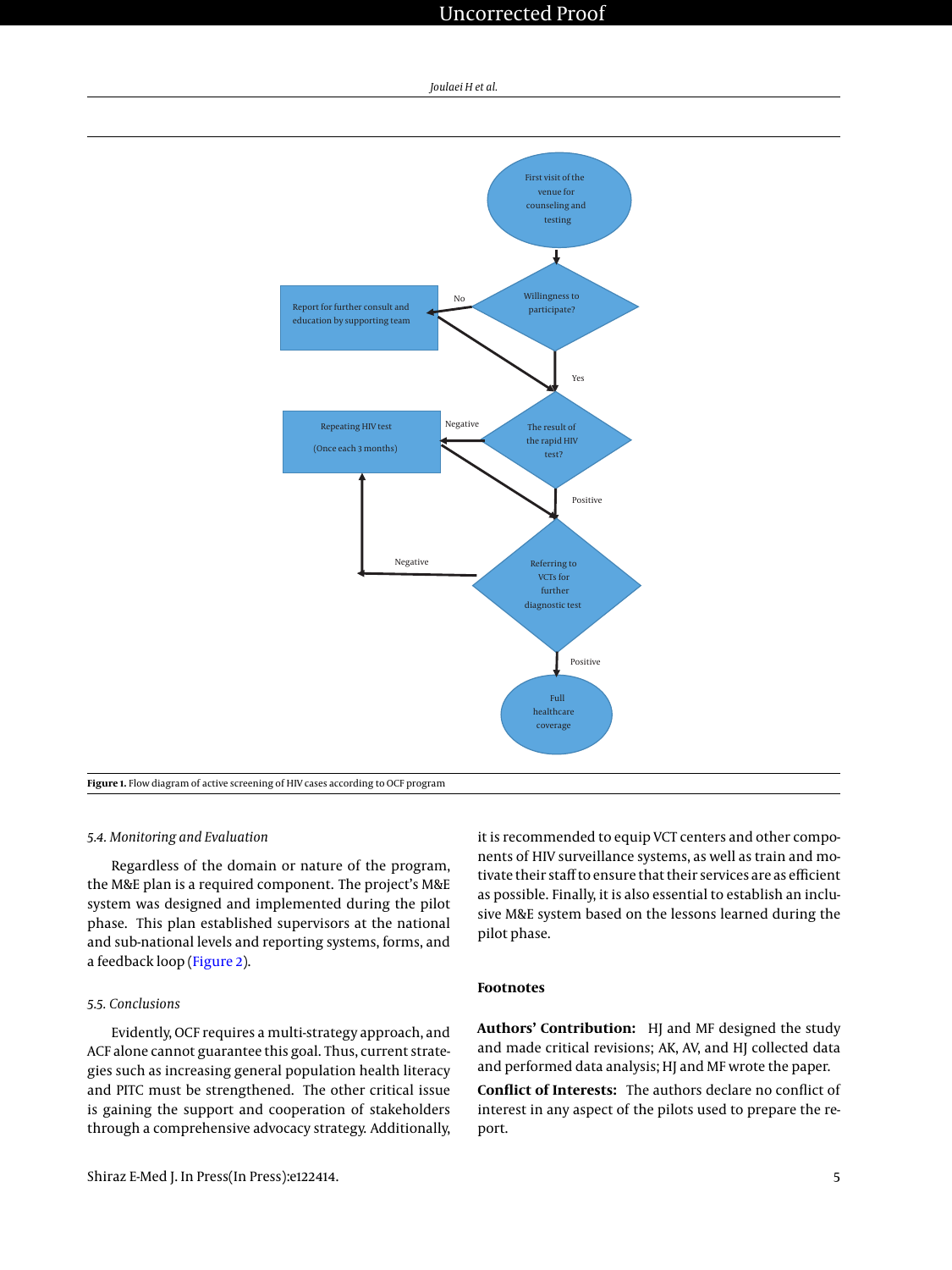<span id="page-5-15"></span>

**Figure 2.** Monitoring and evaluation model for OCF program in Iran

**Data Reproducibility:** The datasets used and/or analyzed during the current study are available from the corresponding author on reasonable request.

**Ethical Approval:** This research was approved by the ethics committee of Shiraz University of Medical Sciences (code: IR.SUMS.REC.1398.1328) (ethics.research.ac.ir/EthicsProposalView.php?id=122972).

**Funding/Support:** The Research Deputy of Shiraz University of Medical Sciences, Iran approved the proposal for this program under grant number 19953.

#### **References**

- <span id="page-5-0"></span>1. Linley L, Johnson AS, Song R, Wu B, Hu S, Singh S, et al. *Estimated HIV incidence and prevalence in the United States 2010–2015*. USA: National Center for HIV/AIDS, Viral Hepatitis, STD, and TB Prevention (U.S.); 2018. Report No.: 1.
- <span id="page-5-1"></span>2. Joulaei H, Shooshtarian S, Dianatinasab M. Is UNAIDS 90-90-90 target a Dream or a Reality for Middle East and North Africa Region on Ending the AIDS Epidemic? A Review Study.*AIDS Rev*. 2018;**20**(2):83–93. doi: [10.24875/AIDSRev.M18000020.](http://dx.doi.org/10.24875/AIDSRev.M18000020) [PubMed: [29938702\]](http://www.ncbi.nlm.nih.gov/pubmed/29938702).
- <span id="page-5-2"></span>3. Ehrenkranz P, Rosen S, Boulle A, Eaton JW, Ford N, Fox MP, et al. The revolving door of HIV care: Revising the service delivery cascade to achieve the UNAIDS 95-95-95 goals. *PLoS Med*. 2021;**18**(5). e1003651. doi: [10.1371/journal.pmed.1003651.](http://dx.doi.org/10.1371/journal.pmed.1003651) [PubMed: [34029346\]](http://www.ncbi.nlm.nih.gov/pubmed/34029346). [PubMed Central: [PMC8186775\]](https://www.ncbi.nlm.nih.gov/pmc/articles/PMC8186775).
- <span id="page-5-3"></span>4. Gheibi Z, Joulaei H, Fararouei M, Shokoohi M, Foroozanfar Z, Dianatinasab M. Late diagnosis of HIV infection and its associated factors in Shiraz, Southern Iran: a retrospective study. *AIDS Care*. 2021:1–9. doi: [10.1080/09540121.2021.1975629.](http://dx.doi.org/10.1080/09540121.2021.1975629) [PubMed: [34495786\]](http://www.ncbi.nlm.nih.gov/pubmed/34495786).
- <span id="page-5-4"></span>5. Joulaei H, Zarei N, Khorsandian M, Keshavarzian A. Legalization, Decriminalization or Criminalization; Could We Introduce a Global Prescription for Prostitution (Sex Work)? *International Journal of High Risk Behaviors and Addiction*. 2021;**10**(3). doi: [10.5812/ijhrba.106741.](http://dx.doi.org/10.5812/ijhrba.106741)
- <span id="page-5-5"></span>6. Sharifi H, Karamouzian M, Baneshi MR, Shokoohi M, Haghdoost A, Mc-Farland W, et al. Population size estimation of female sex workers in

Iran: Synthesis of methods and results. *PLoS One*. 2017;**12**(8). e0182755. doi: [10.1371/journal.pone.0182755.](http://dx.doi.org/10.1371/journal.pone.0182755) [PubMed: [28796847\]](http://www.ncbi.nlm.nih.gov/pubmed/28796847). [PubMed Central: [PMC5552099\]](https://www.ncbi.nlm.nih.gov/pmc/articles/PMC5552099).

- <span id="page-5-6"></span>7. Bordbar S, Joulaei H, Jafari A, Askarian M, Palenik CJ, Hatam N. Cost-Effectiveness of Active Screening for Early Identification of HIV in Injection Drug Users. *Shiraz E-Med J*. 2021;**22**(2). e100622. doi: [10.5812/semj.100622.](http://dx.doi.org/10.5812/semj.100622)
- <span id="page-5-7"></span>8. Keshtkaran A, Heidari AR, Javanbakht M, Mirahmadizadeh AR. Costeffectiveness of methadone maintenance centers to prevent HIV among intravenous drug users. *Payesh Health Mon*. 2012;**11**(6):823–30.
- <span id="page-5-8"></span>9. Sanders GD, Bayoumi AM, Sundaram V, Bilir SP, Neukermans CP, Rydzak CE, et al. Cost-effectiveness of screening for HIV in the era of highly active antiretroviral therapy. *N Engl J Med*. 2005;**352**(6):570–85. doi: [10.1056/NEJMsa042657.](http://dx.doi.org/10.1056/NEJMsa042657) [PubMed: [15703422\]](http://www.ncbi.nlm.nih.gov/pubmed/15703422).
- <span id="page-5-9"></span>10. Watts C, Zimmerman C, Foss AM, Hossain M, Cox A, Vickerman P. Remodelling core group theory: the role of sustaining populations in HIV transmission. *Sex Transm Infect*. 2010;**86 Suppl 3**:iii85–92. doi: [10.1136/sti.2010.044602.](http://dx.doi.org/10.1136/sti.2010.044602) [PubMed: [21098061\]](http://www.ncbi.nlm.nih.gov/pubmed/21098061).
- <span id="page-5-10"></span>11. Schackman BR. The Value and Challenge of Frequent Human Immunodeficiency Virus (HIV) Testing Among Young Men Who Have Sex With Men in the United States. *Clin Infect Dis*. 2021;**73**(7):e1936– 7. doi: [10.1093/cid/ciaa1060.](http://dx.doi.org/10.1093/cid/ciaa1060) [PubMed: [32730624\]](http://www.ncbi.nlm.nih.gov/pubmed/32730624). [PubMed Central: [PMC8492148\]](https://www.ncbi.nlm.nih.gov/pmc/articles/PMC8492148).
- <span id="page-5-11"></span>12. Kazeroni PA, Gouya MM, Tira M, Sargolzaiie M, Eybpoosh S, Majdfar Z, et al. Prevention of mother-to-child HIV transmission program in Iran. *BMC Public Health*. 2021;**21**(1):483. doi: [10.1186/s12889-021-10520-6.](http://dx.doi.org/10.1186/s12889-021-10520-6) [PubMed: [33706740\]](http://www.ncbi.nlm.nih.gov/pubmed/33706740). [PubMed Central: [PMC7948351\]](https://www.ncbi.nlm.nih.gov/pmc/articles/PMC7948351).
- <span id="page-5-12"></span>13. Kravchenko N, Denisiuk O, Kuznetsova J, Jayaraj J, Zachariah R, Smyrnov P. Engaging people who inject drugs and their peers in HIV testing and harm reduction in Ukraine: do they make a difference? *J Infect Dev Ctries*. 2019;**13**(7.1):118S–25S. doi: [10.3855/jidc.11293.](http://dx.doi.org/10.3855/jidc.11293) [PubMed: [32065814\]](http://www.ncbi.nlm.nih.gov/pubmed/32065814).
- <span id="page-5-13"></span>14. Joulaei H, Nwagwu E, Nasihatkon A, Azadbahkt L, Shenavar R, Keshtkar V, et al. To assess the effects of nutritional intervention based on advocacy approach on malnutrition status among school-aged children in Shiraz. *J Res Med Sci*. 2013;**18**(9):739–45. [PubMed: [24381614\]](http://www.ncbi.nlm.nih.gov/pubmed/24381614). [PubMed Central: [PMC3872579\]](https://www.ncbi.nlm.nih.gov/pmc/articles/PMC3872579).
- <span id="page-5-14"></span>15. World Health Organization; UNAIDS. *Guidance on provider-initiated HIV testing and counselling in health facilities*. Geneva, Switzerland: World Health Organization; 2007.